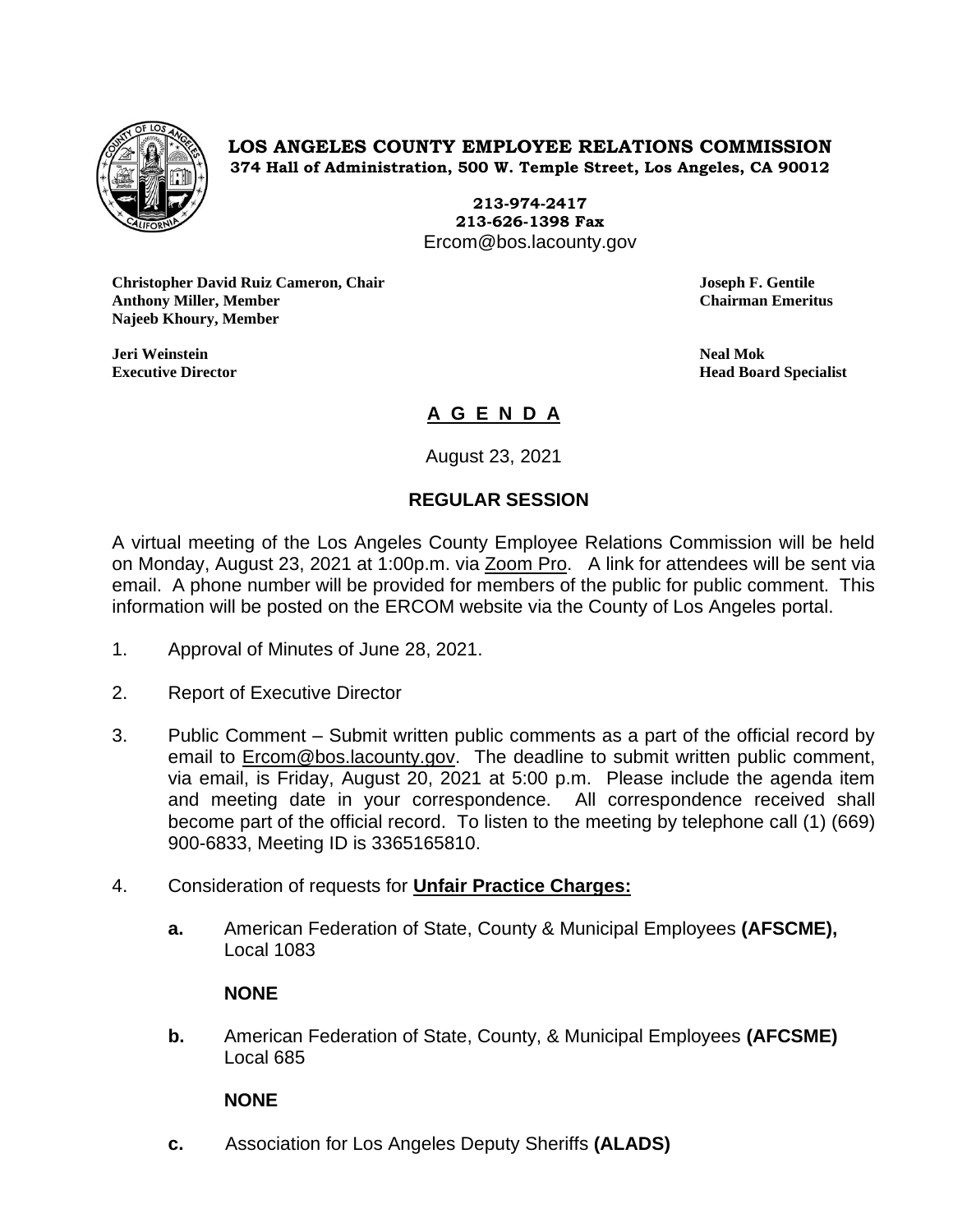#### **NONE**

**d.** California Association of Professional Employees **(CAPE)**

#### **NONE**

- **e.** International Brotherhood of Electrical Workers, Local 11 **(IBEW)**
- **NEW** -UFC 012-21 International Brotherhood of Electrical Workers, Local 11 (IBEW) vs. Department of Public Works (DPW) (Discrimination and Retaliation)
	- **f.** Professional Peace Officers Association (**PPOA**)
		- -UFC 011-21 Professional Peace Officers Association (PPOA) vs Los Angeles County Board of Supervisors (BOS) (Failure to meet and confer regarding decision to contract Security Services to outside vendor rather than Bargaining Unit 621, Security Officers) (Cont'd from June 28, 2021)
			- County's Objections and Request to Dismiss
	- **g.** Service Employees International Union, Local 721 **(SEIU)**
		- -UFC 010-21 Service Employees International Union (SEIU), Local 721 Vs. Department of Health Services (DHS) (Interference with Union Activities) (Cont'd from June 28, 2021)
	- **h.** Union of American Physicians and Dentists (**UAPD**)

#### **NONE**

#### 5. Request to **Withdraw Unfair Practice Charge**

-UFC 007-20 American Federation of State, County & Municipal Employees vs. Los Angeles Fire Department (Failure to Negotiate Senior Fire Equipment Mechanic)

Reason: Settlement

6. Consideration of request for **Amendment of Certification:**

**NONE**